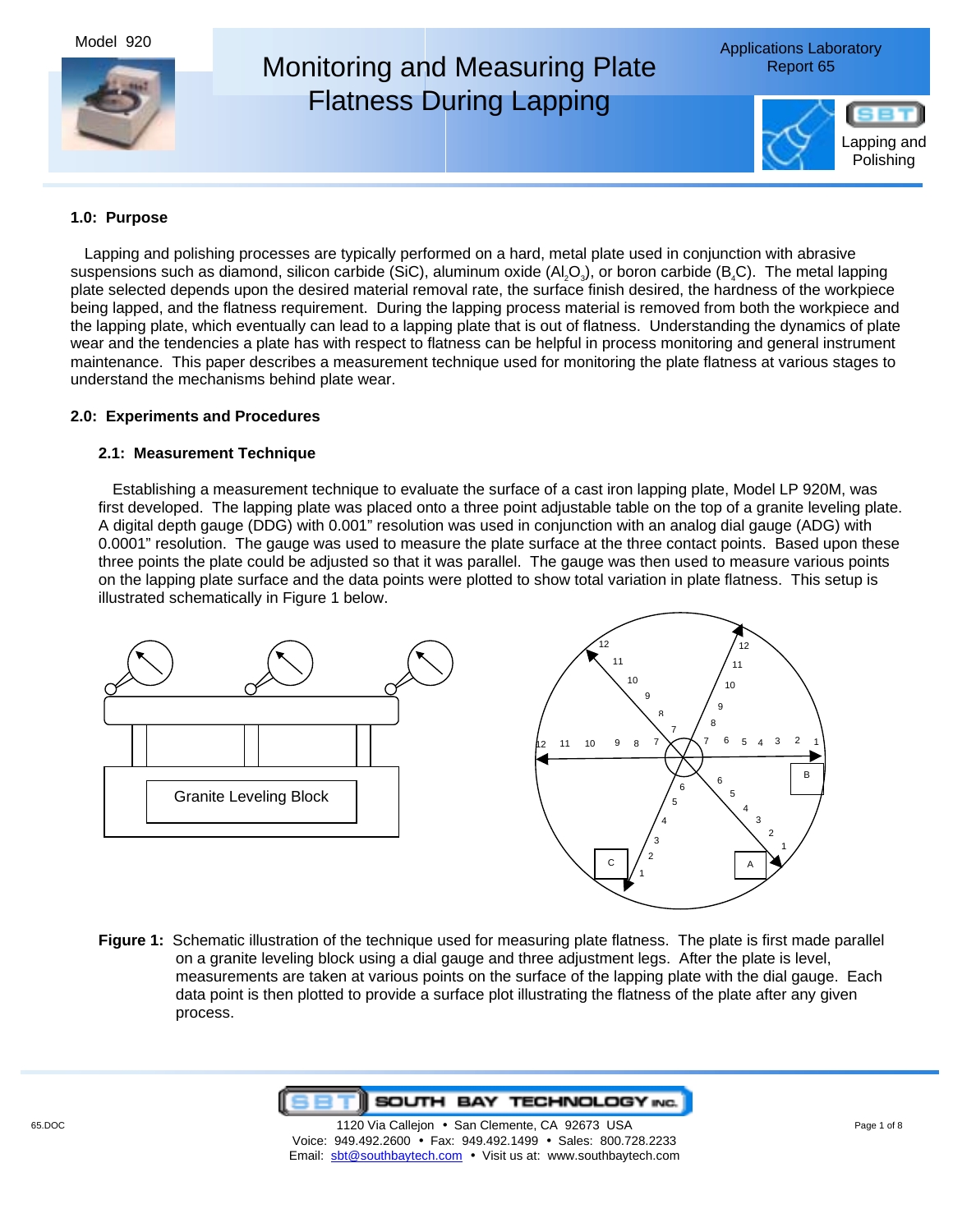### **2.2: Lapping Plate Characteristics**

The cast iron lapping plate (Model LP 920M) is manufactured to specific tolerances prior to use. Understanding this tolerance limit will help to demonstrate the effects that lapping have on the overall flatness and plate life during processing. The lapping plates are generally manufactured with the following plate specifications:

- a. Plate Flatness:  $+/- 0.0001"$  (2.54  $\mu$ m)
- b. Plate Parallelism:  $+/- 0.001$ " (25.4  $\mu$ m)

All of the cast iron lapping plates are manufactured to these tolerances. Using these as a guideline for measuring the flatness of the plates and to determine if they are within specifications helped during this test.

# **2.3: Plate Conditioning**

Plate conditioning is a process by which the lapping plate surface is machined to maintain the flatness of the lapping plate and to "pre-condition" the lapping plate surface with the abrasive being used for the lapping process. Plate conditioning is important for lapping applications where flatness and parallelism of the specimen is critical. Specimen quality is a direct result of plate condition, and therefore proper maintenance of the lapping plate is crucial in preparing high quality specimens.

Conditioning of the lapping plate is affected by two primary parameters: a) position of the conditioning ring, and b) weight of the conditioning ring. In this experiment both the position and the weight of the conditioning ring was studied for effective plate conditioning. Understanding the mechanisms of plate conditioning will help in determining a process for effective lapping and polishing techniques.

Conditioning was done and the plate was measured after each conditioning setup. Two conditioning ring arrangements were used, both in various positions on the lapping plate depending upon the desired effect.

| a. Plate conditioning using the standard conditioning ring (01-02221-01). |                       |                          |
|---------------------------------------------------------------------------|-----------------------|--------------------------|
| Weight: 335 grams                                                         | Inner Diameter: 3.25" | Material: Stainless Stee |
| Outer Diameter: 3.75"                                                     | Thickness: 0.5"       |                          |

b. Plate conditioning using a modified conditioning ring setup.



**Figure 2:** Illustration of the two conditioning arrangements. The left shows the 'standard' method of conditioning with the current conditioning ring design (01-02221-01). On the right is the modified conditioning arrangement where a large, heaving ring is placed in the center of the existing conditioning ring. Both arrangements were used at various locations on the lapping wheel.

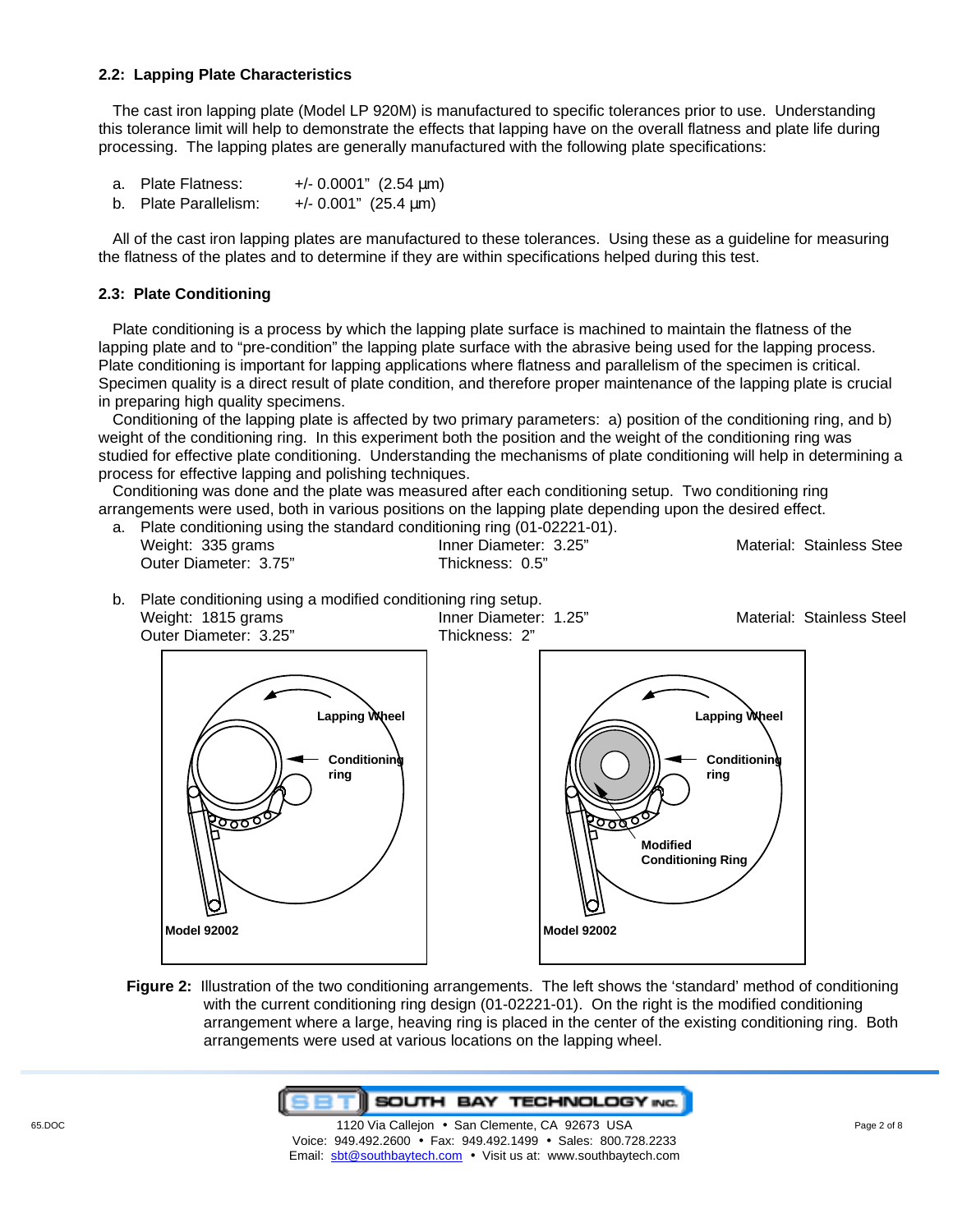

**Figure 3:** Plot of a new cast iron lapping plate prior to use. The plot shows three plotted series which represent the data series A, B, and C shown in Figure 1. From this plot you can see that the lapping plate is far from the tolerance specifications given for new lapping plates. The plate is dipped in the center, creating a concave plate shape.

From the plot above it can be easily seen that the lapping plate started off being concave in shape, exhibiting a severe flatness issue with the existing plate. These plates must be within the specified plate tolerances, otherwise poor specimen quality and unflat specimens will result.

## **2.3.1: 'Standard' Plate Conditioning Process**

Plate conditioning was done using the 'standard' conditioning ring arrangement. The following parameters were used for conditioning:

LAP SPEED: 2.5 (125 rpm) ARM SPEED: 10 ABRASIVE: 23  $\mu$ m BORON CARBIDE (B<sub>4</sub>C) LAPPING PLATE: LP 920M FLAT CAST Fe CONDITIONING TIME: 30 MINUTES

CONDITIONING RING LOCATION



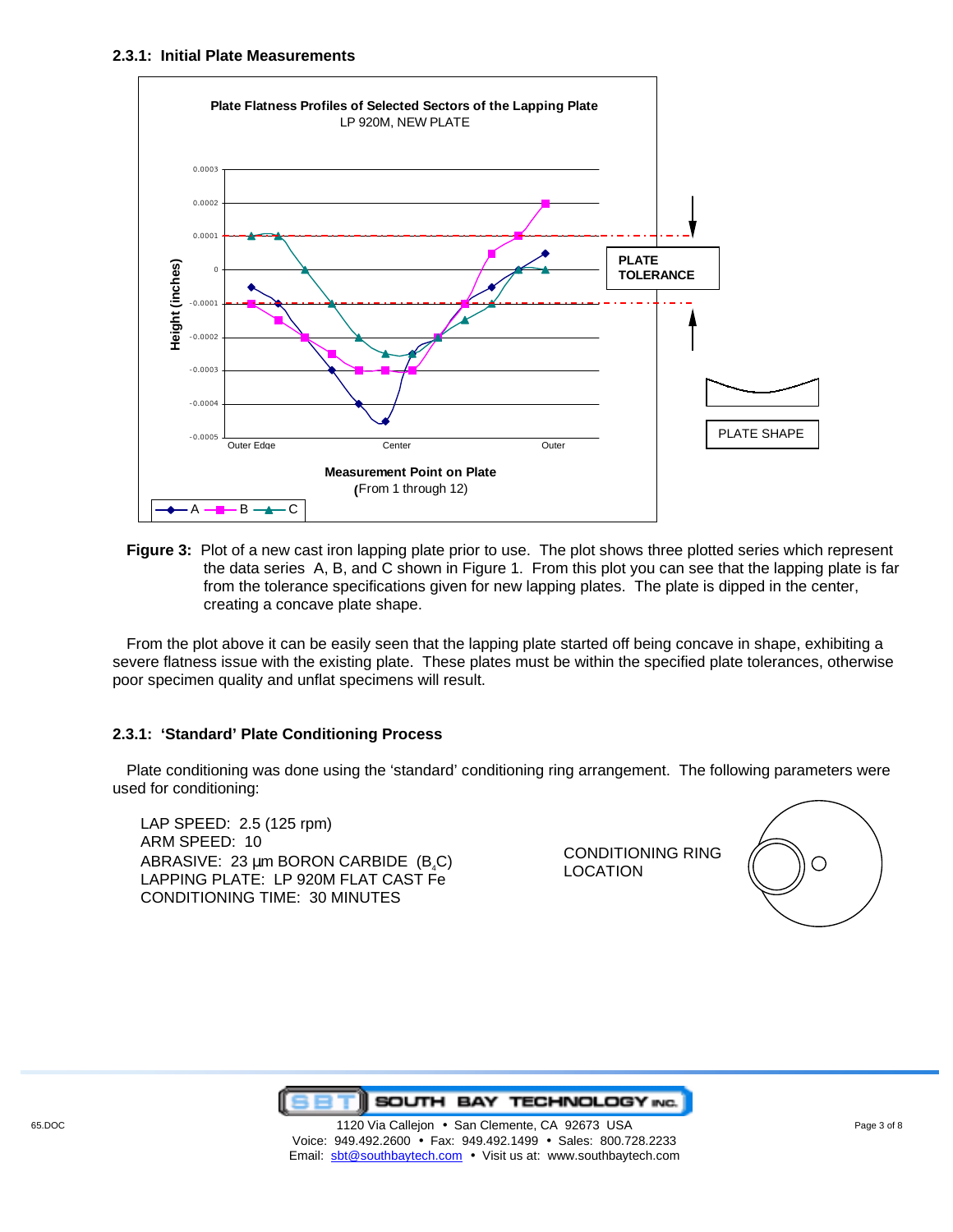

**Figure 4:** Plot of a new cast iron lapping plate following conditioning using the 'standard' conditioning ring method. As can be seen, the plate has flattened at the bottom, however no appreciable change in the plate shape can be observed. The plate still has a severe concave shape that will hinder proper specimen preparation.

#### **2.3.2: ModifiedPlate Conditioning Process**

Using a modified plate conditioning arrangement the lapping plate was conditioned for 30 minutes using the same parameters used in Section 2.3.1.

LAP SPEED: 2.5 (125 rpm) ARM SPEED: 10 ABRASIVE: 23  $\mu$ m BORON CARBIDE (B<sub>a</sub>C) LAPPING PLATE: LP 920M FLAT CAST Fe CONDITIONING TIME: 32 MINUTES

CONDITIONING RING LOCATION



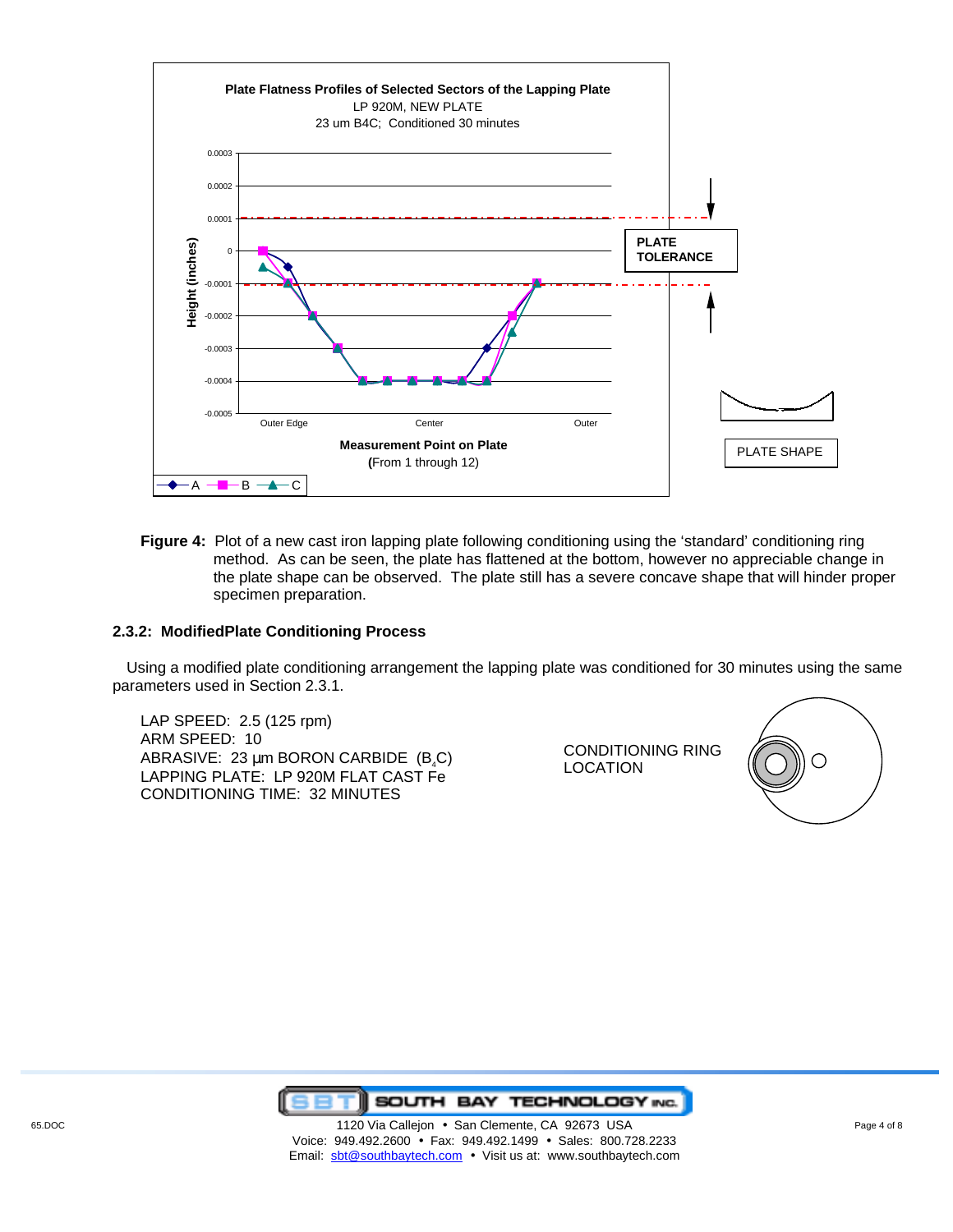

**Figure 5,6:** Plot of cast iron lapping plate following conditioning with the modified arrangement. As can be seen in Figure 5 (above) the lapping plate has become close to the tolerance limits specified in the manufacturing drawings of the plate, indicating conditioning using the modifed arrangement is much more effective in producing flat plates. In Figure 6 (below) the plate has been conditioned to be within the specifications of the lapping plate.



**T** SOUTH BAY TECHNOLOGY INC. F

65.DOC **120 Via Callejon • San Clemente, CA 92673 USA** Page 5 of 8 Page 5 of 8 Voice: 949.492.2600 • Fax: 949.492.1499 • Sales: 800.728.2233 Email: sbt@southbaytech.com • Visit us at: www.southbaytech.com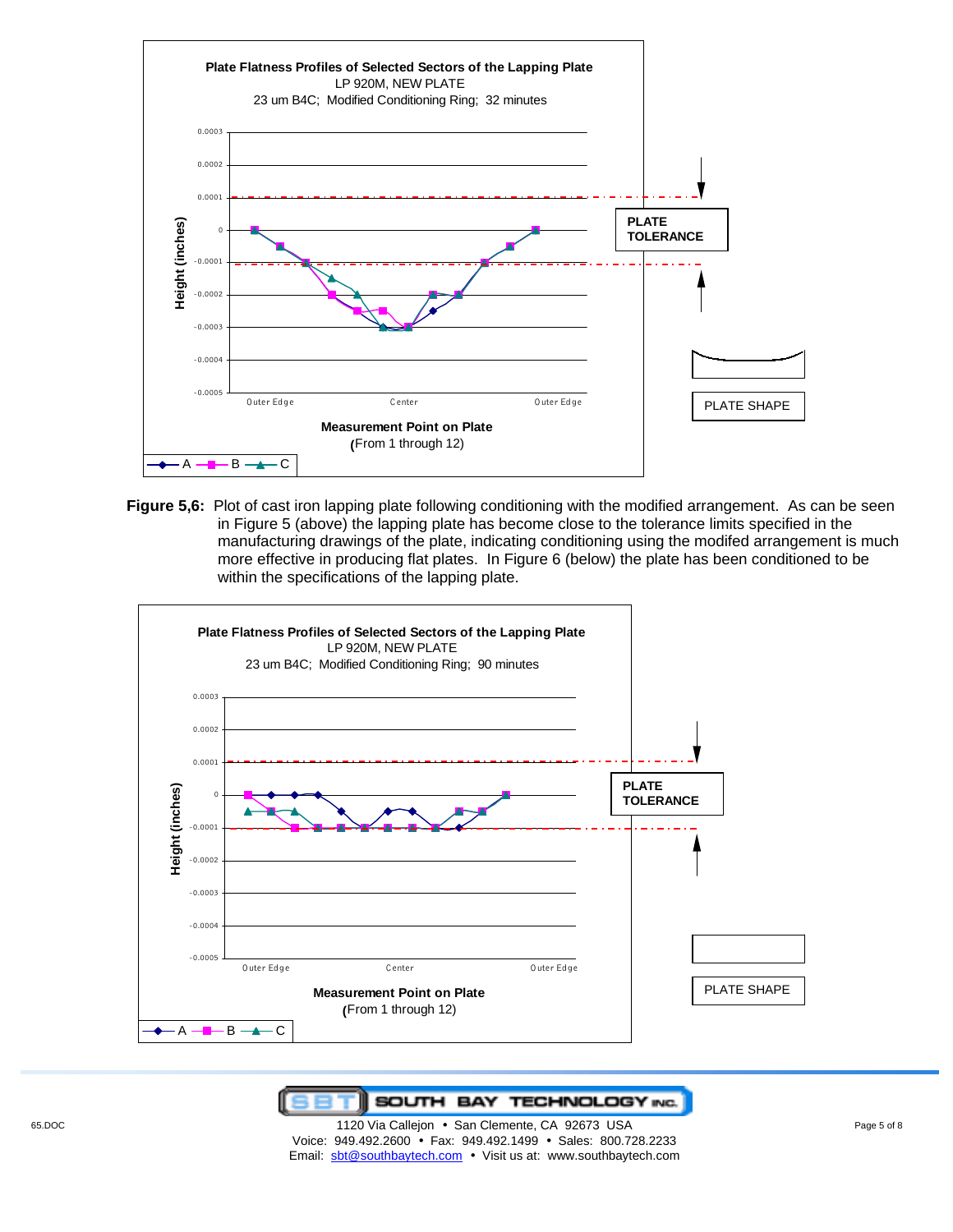### **3.0: Lapping Experiments**

Once a flat lapping plate had been produced, the effects of lapping a specimen using a Model 155 Lapping and Polishing Fixture were examined to determine the rate of material removal on the cast iron lapping plate during specimen processing. Understanding how long specimens take to make the plate unflat will help in determining the proper amount of time before plate condtioning is required.

A Model 155 Lapping and Polishing Fixture was set up with a series of glass/Si/glass sandwhich samples for lapping. A total of four specimens were mounted for vertical edge polishing, with each specimen assembly approximately 10mm in thickness. Lapping was completed in 40 minutes using a 23 µm boron carbide abrasive slurry. The load selected for lapping was 300 grams and the lap speed and arm speed were 2 and 10, respectively. Below is a schematic illustration of the lapping fixture position on the lapping plate (A), the plot of the surface (B), and the resulting plate surface after lapping was completed (C).



**Figure 6:** Illustration of the lapping arrangement when using the Model 155 Lapping and Polishing Fixture on the Model 920. In A) the Model 155 is being used as normal. In B) the resulting plate surface plot after lapping with the lapping fixture. In C) a schematic illustration of the resulting plate shape after lapping. The lapping fixture removes material faster where it is being used and the areas not exposed to the fixture are not removed as quickly. Although the plate is still relatively flat, conditioning is needed to get the plate back into it's specified range of flatness.

#### **3.1: Plate Re-conditioning**

Following lapping the plate was re-conditioned using the modified condtioning ring arrangement. Tracking the behavior of the plate was done by taking measurements after each conditioning procedure. All parameters were kept constant for conditioning as in Section 2.3.2, although the position of the conditioning ring was changed to affect the plate shape.

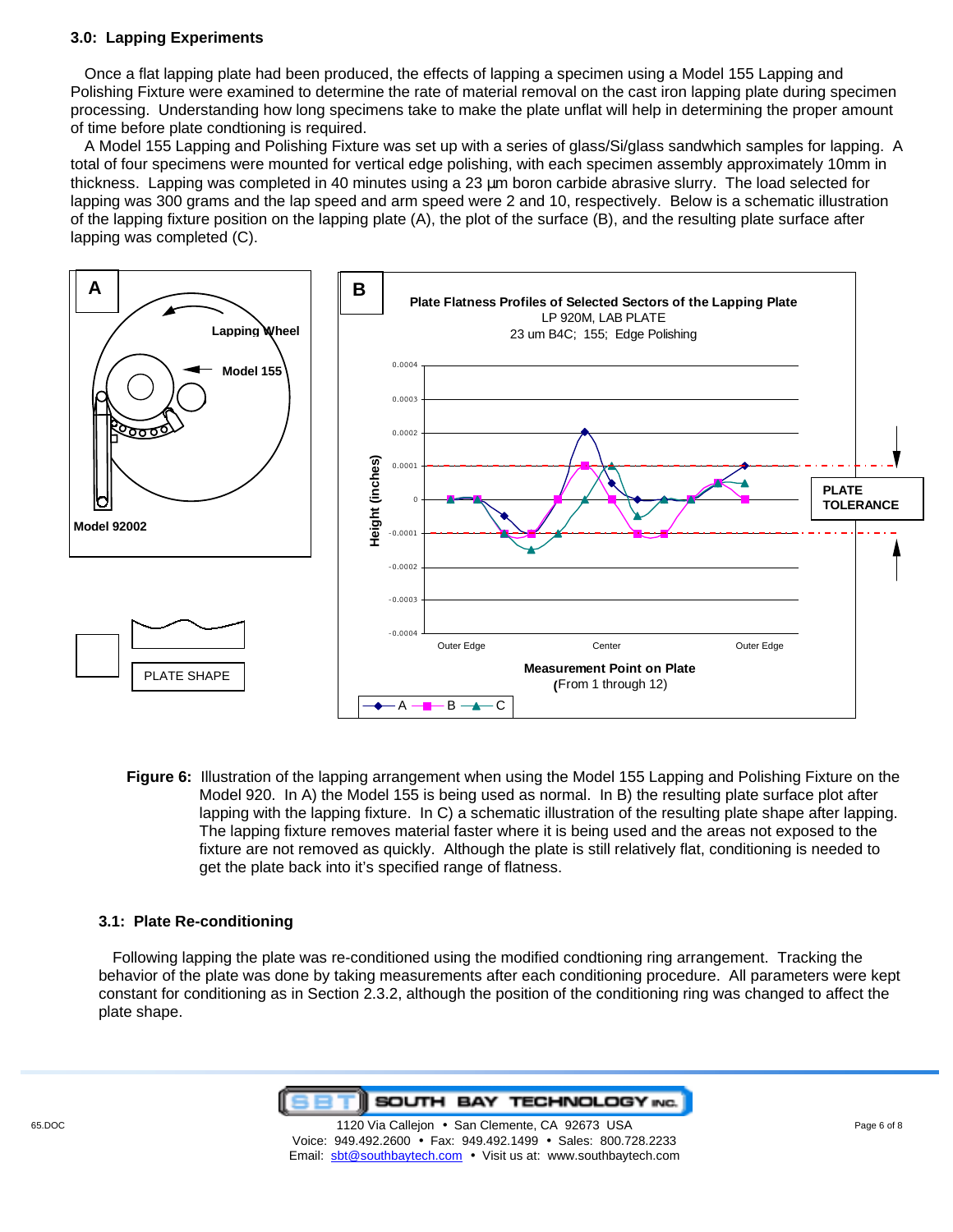

**Figure 7,8:** Plot of the plate surface following conditioning for 35 minutes. Figure 7 (above) shows the plate surface is beginning to even out, although the edges and center are still higher than the middle portion of the plate area. Adjustment of the condtioning ring is needed to correct the problem. Figure 8 (below) shows the plate after conditioning in the new position for 37 minutes. The plate is now within specification.



**T SOUTH BAY TECHNOLOGY INC.** 

65.DOC **120 Via Callejon • San Clemente, CA 92673 USA** Page 7 of 8 Page 7 of 8 Voice: 949.492.2600 • Fax: 949.492.1499 • Sales: 800.728.2233 Email: sbt@southbaytech.com • Visit us at: www.southbaytech.com